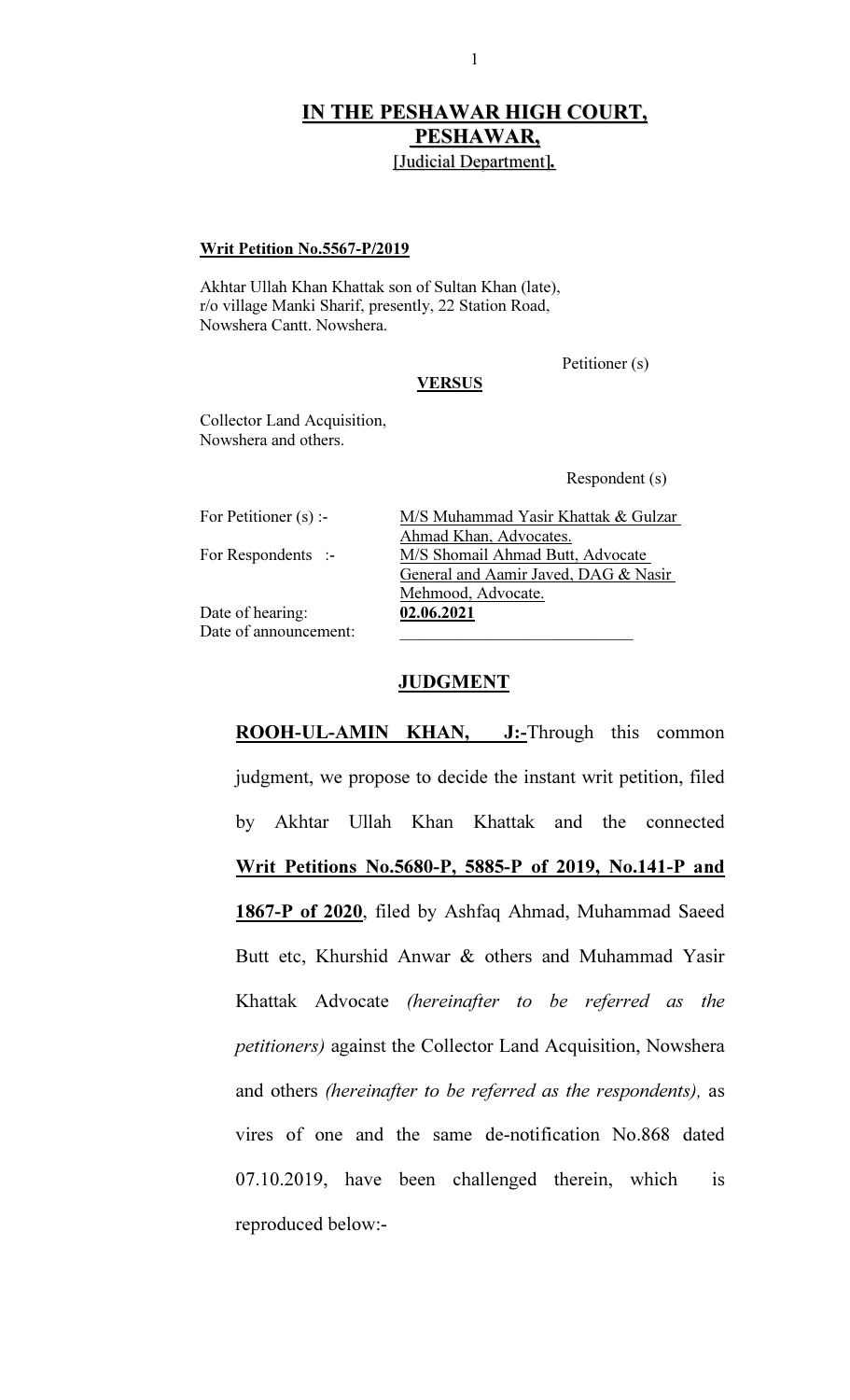# "OFFICE OF THE DEPUTY COMMISSIONER/DISTRICT COLLECTOR NOWSHERA

#### DE-NOTIFICATION UNDER SECTION-48 OF THE KHYBER PAKHTUNKHWA LAND ACQUISITION(AMENDMENT) Act, 2019.

#### No.868/DC/LAB/NSR Dated 07.10.2019

 Whereas, land measuring 3413 Acre 01 Kanal 11 Marlas was acquired for the purpose of AFV Range at Mouza Manki Sharif District Nowshera vide Award No.119- 122/CLA/NSR dated 21.04.1999.

Whereas, rate enhancement @ Rs.12000/- per marla was directed by the Honourable Supreme Court of Pakistan which was accordingly communicated to Military Estate Officer, Peshawar Circle Peshawar for arrangement of funds so as compensation to be made to the land owners accordingly. The acquiring department is Military Estate Officer, Peshawar Circle Peshawar vide No.L-21/FFR/XIX dated 29.03.2019, conveyed that the Federal Government (Ministry of Finance) has regretted to provide the funds (Decretal amount/enhanced compensation), further requesting for de-notification and surrendering of land to the rightful owners acquired in seven (7) villages of Manki Sharif, Aman Garh, Nowshera Khurd, Spin Kanay, Pir Pai, Aza Khel Payan and Badrashi.

 A meeting was also held on 30.07.2019 under the chairmanship of Senior Member Board of Revenue Khyber Pakhtunkhwa attended by Deputy Commissioner Nowshera. Deputy MEO Peshawar, Deputy Law Officer, Law Department Khyber Pakhtunkhwa and legal Adviser of HQ 11 Corps. The issue of enhance compensation and contempt of court proceedings in the court of Additional District Judge-V, Nowshera dated 01.07.2019 in case titling Mst. Bas Bibi & others Vs Collector Land Acquisition & others and Peshawar High Court Peshawar judgment dated 11.06.2019 in Writ Petition No.3082/2019 was discussed in detail. After getting input of Deputy Law Officer and after threadbare discussion the undersigned was directed to dispose off the acquired land in seven villages mentioned above in light of Sub Para (1)(2)(3) of Para 66 Land Revenue Circular No.54 communicated vide minutes of the meeting vide letter No.Rev.V/4/Peshawar/2019/26010-16 dated 02.08.2019.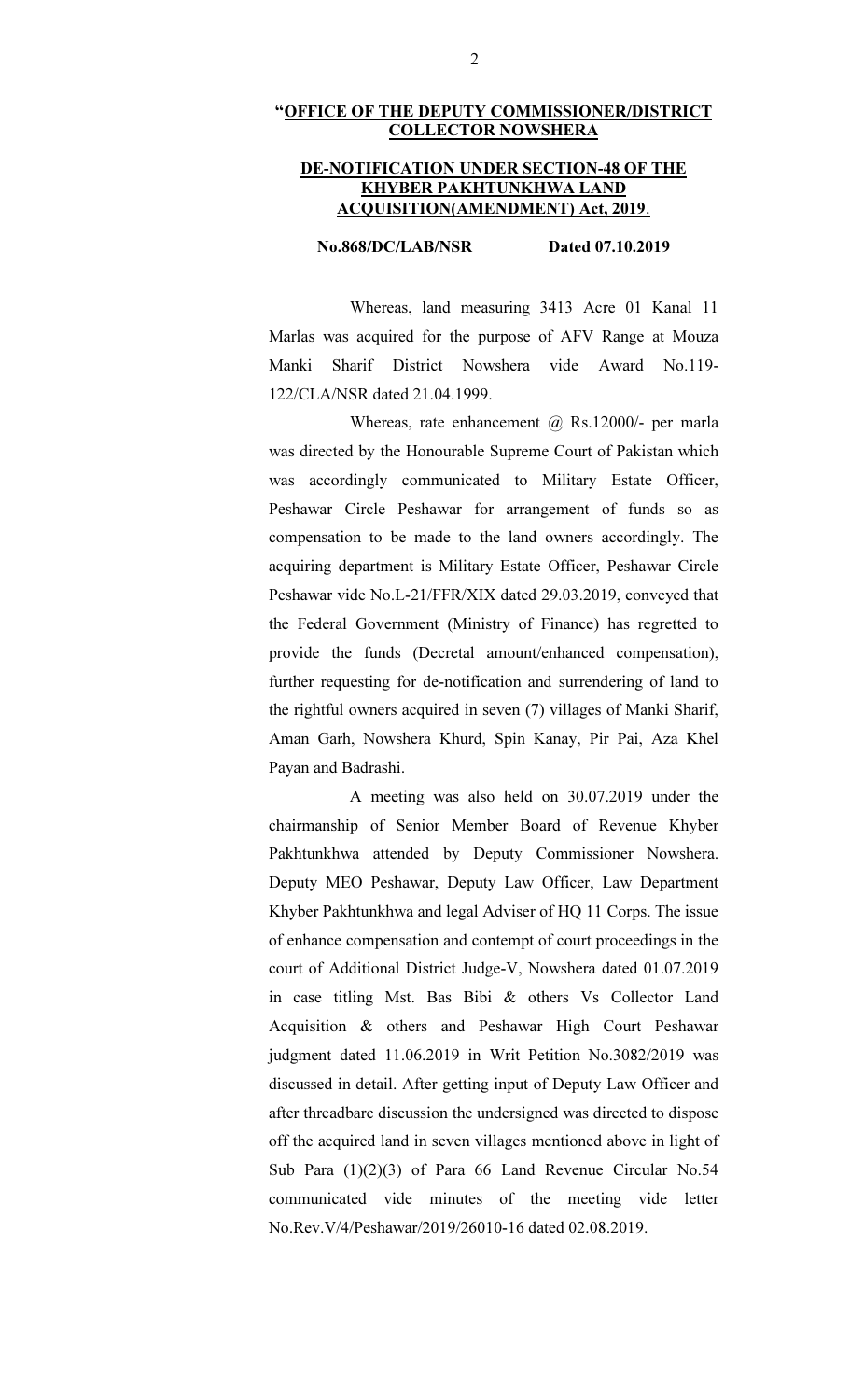Accordingly the case was processed vide No.767/DCLAB/NSR dated 23.08.2019 for approval of denotification by the competent authority i.e. Commissioner Peshawar Division Peshawar whereby the subject approval for denotification of the land in question under section 48 of the Land Acquisition Act, 1984, was granted vide letter No.2-17/AR/Cost Estimate/2019/11768 dated 24.09.2019

 Now, therefore, Deputy Commissioner/District Land Acquisition Collector Nowshera in light of minutes of the meeting vide letter No.Rev.V/4/Peshawar/2019/26010-16 dated 02.08.2019 and de-notification vide letter No.2-17/AR/Cost Estimate/2019/11768 dated 24.09.2019 by the competent authority under section-48 of the Land Acquisition Act, 1894 do hereby denotify the above mentioned Award acquired for AFV Range at Mouza Manki Sharif District Nowshera Settlement Tehsildar Nowshera is hereby directed to dispose off the land in the very spirit of sub para  $(1)(2)(3)$  of Para-66 of the Land Revenue Circular No.54.

## Deputy Commissioner Nowshera.

2. Facts in brief forming the background of the writ petitions are that the Federal Government Ministry of Defence, acquired land measuring total 18680 Acres 01 Kanal and 19 marla in twelve (12) *mouzajat* of District Nowshera for the purpose of establishment of Artillery Range/AFV AFV Range through twelve separate Awards of even dated 21.04.1999. Out of the twelve mauzajat, the landowners of seven mouzajat, namely, Nowshera Khurd, Manki Sharif, Pir Pai, Spen Kane, Azakhel Payan, Amangarh and Badrashi, filed Reference Petition(s) under section 18(4) of the Land Acquisition Act, 1894, before the learned Referee Court, Nowshera, whereas, the land owners of the remaining five *mouzajat*, namely, Palosi,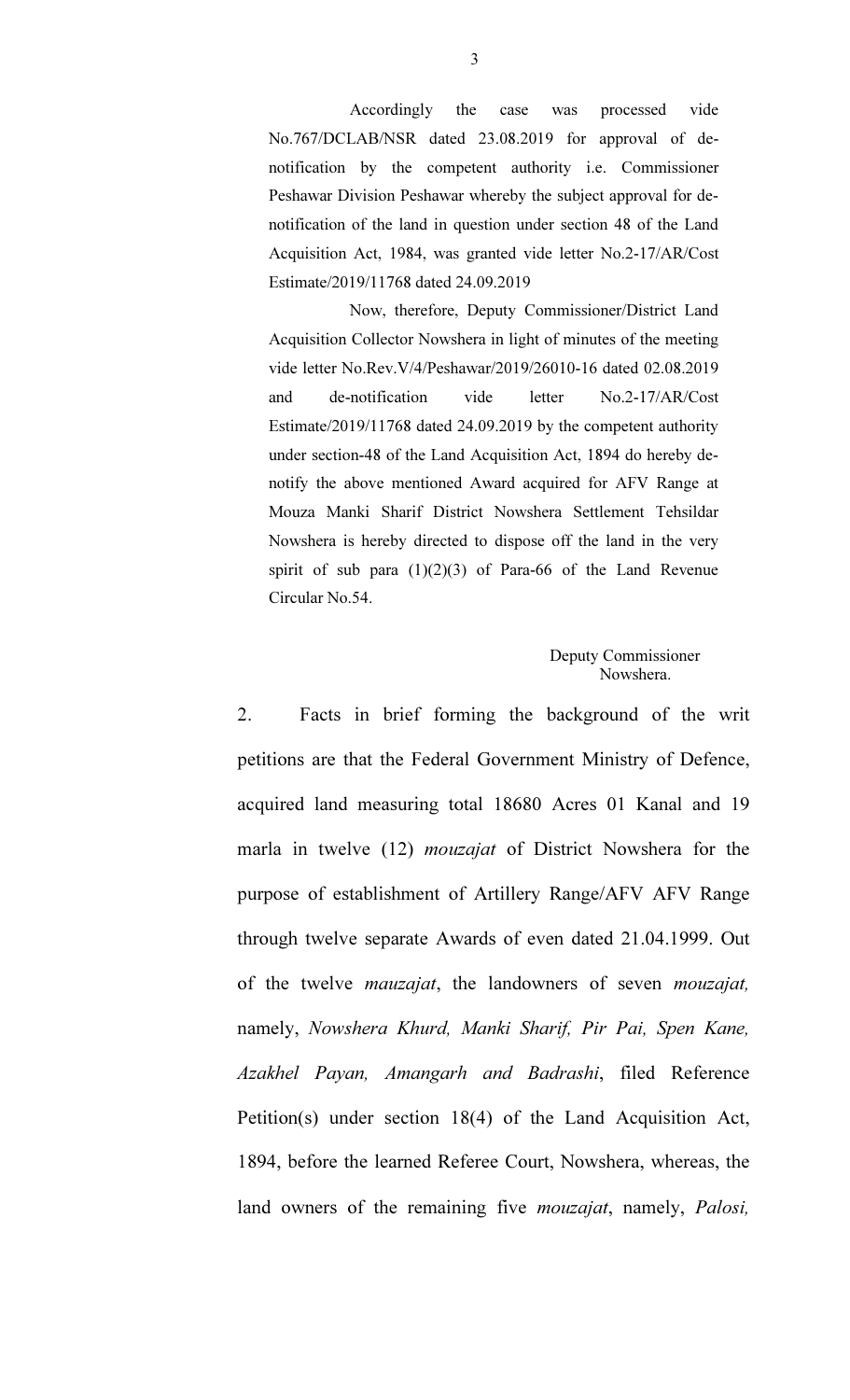Maharaji, Lakarai, Azakhel Bala and Khesrai, accepting the Awards did not file any reference. The learned Referee Court while accepting the Reference Petitions of the land owners of the seven *mouzajat* enhanced the compensation amount of the acquired land at different rates viz Rs.5000/-, Rs.5821/- and Rs.6000/-, against which the parties, filed appeals before this court. After hearing learned counsel for both the sides, this court dismissed the appeals filed by the Acquiring Department whereas accepted the appeals of the petitioners vide consolidated judgment dated 18.06.2015, as a result, the compensation amount was enhanced to Rs.12000/- per marla along with 6% simple interest and 25% compulsory acquisition charges. Being aggrieved from the judgment dated 18.06.2015, the respondents-Acquiring Department preferred appeals before the Hon'ble Supreme Court, which were dismissed vide judgment dated 15.02.2018 with slight modification in the judgment dated 18.06.2015 passed by this court that 25% compulsory acquisition charges were reduced to 15%.

3. For execution of the decree in their favour, the land owners/decree holders filed execution petitions before the learned District Court Nowshera where they were in the hope of getting fruit of the decree, when in the meantime, the respondents issued the impugned de-notification, hence, these writ petitions.

4. Initially, comments of the respondents were called, which were filed accordingly. In the comments, the respondents have admitted the entire facts of acquisition of the land of the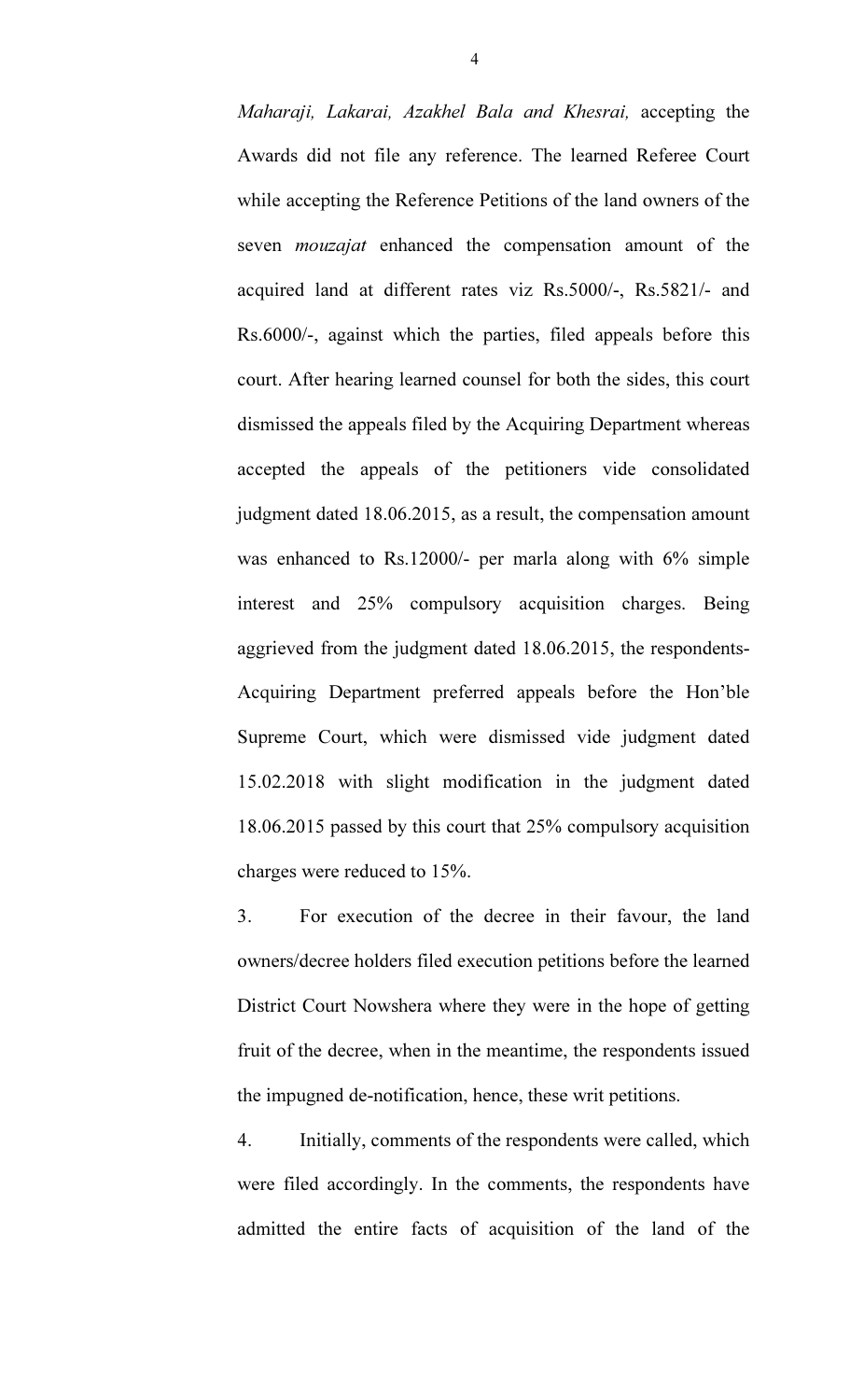petitioners, however, asserted that under the Chairmanship of the Senior Member Board of Revenue Khyber Pakhtunkhwa the impugned de-notification was issued after approval by the competent Authority i.e. Commissioner Peshawar Division, Peshawar on the ground that the Federal Government (Ministry of Finance) due to financial implication regretted to provide the fund (decretal amount/enhanced compensation) to the petitioners.

5. We have heard the arguments of learned counsel for the parties and perused the record with their valuable assistance.

6. It appears from record that land of the petitioners was acquired by the Federal Government Ministry of Defence for the purpose of establishment of Artillery Range known as AFV Rang way back in the year 1999, vide Award dated 21.04.1999. The petitioners-landowners after litigating up to Hon'ble apex court, succeeded in getting the compensation amount of the acquired land enhanced at the rate of Rs.12,000/- per marla with 6% simple interest and 15% compulsory acquisition charges vide judgment dated 15.02.2018, passed by the Hon'ble Supreme Court. To get fruit of the decree, the petitioners filed execution petitions before the learned District Court Nowshera which was dilly-delayed on different pretext and ultimately, to keep themselves away from implementation of judgment of the august apex court or to avoid payment of compensation to the landowners-petitioners, the respondents filed applications for return of the acquired land to the petitioners on the ground that due to financial crisis, the acquiring department is unable to pay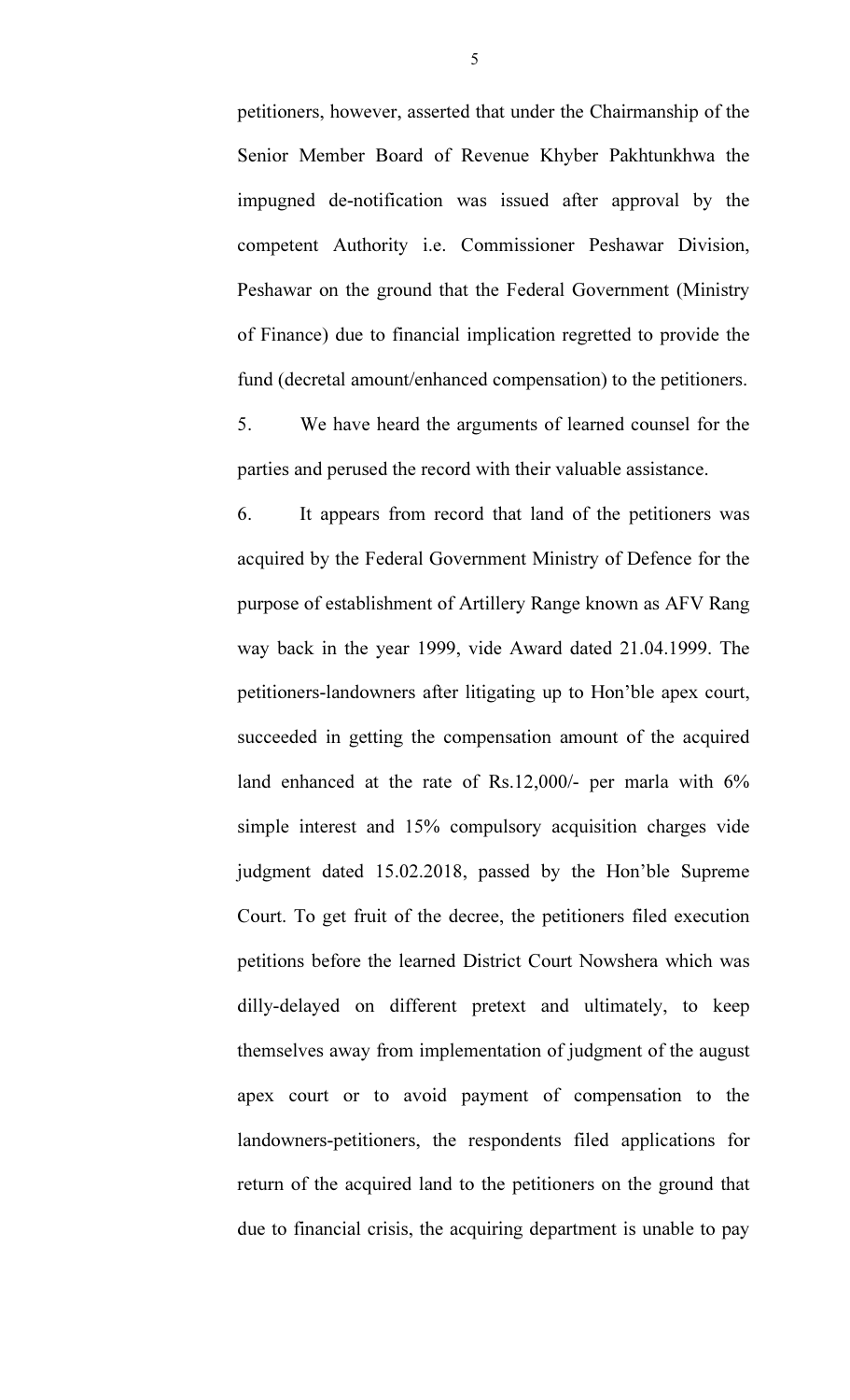the compensation. Their applications were dismissed by the learned Executing Court with the direction to the District Collector to prepare/issue voucher in favour of the decree holders-landowners only to the extent of principal amount as per their respective shares subject to furnishing indemnity bonds equivalent to their respective shares with two indemnifiers in the like amount to the satisfaction of the Executing Court vide order(s) dated 06.05.2019, against which the respondentsacquiring department filed Writ petitions No.3078-P, 3079-P, 3080-P and 3082-P of 2019, before this Court, but the same were dismissed in limine through a consolidated order/judgment dated 11.06.2019, which for the sake of convenience and ready reference is reproduced below:-

> "The main thrust of the arguments of learned counsel for the petitioners-judgment debtors was that due to insufficient amount, the acquiring department-judgment debtors approached the Federal Government for arrangement of decretral amount but the latter has refused due to financial crises and directed the judgment debtors to approach the proper forum for de-notification/return of the acquired land to the land owners. In this backdrop, the acquiring department/judgment debtors filed applications before the Executing Court qua return of the acquired land and the Collector for de-notification, but the learned executing Court without adverting to the agonies of the judgment debtors dismissed the applications of the petitioners. According to learned counsel when the acquiring department is unable to pay the decretal amount it was proper and in the interest of justice to return the acquired land to the land owners, hence, requested for setting aside of the impugned order(s).

> We are not in consonance with the arguments of learned counsel for the petitioners as the land hand been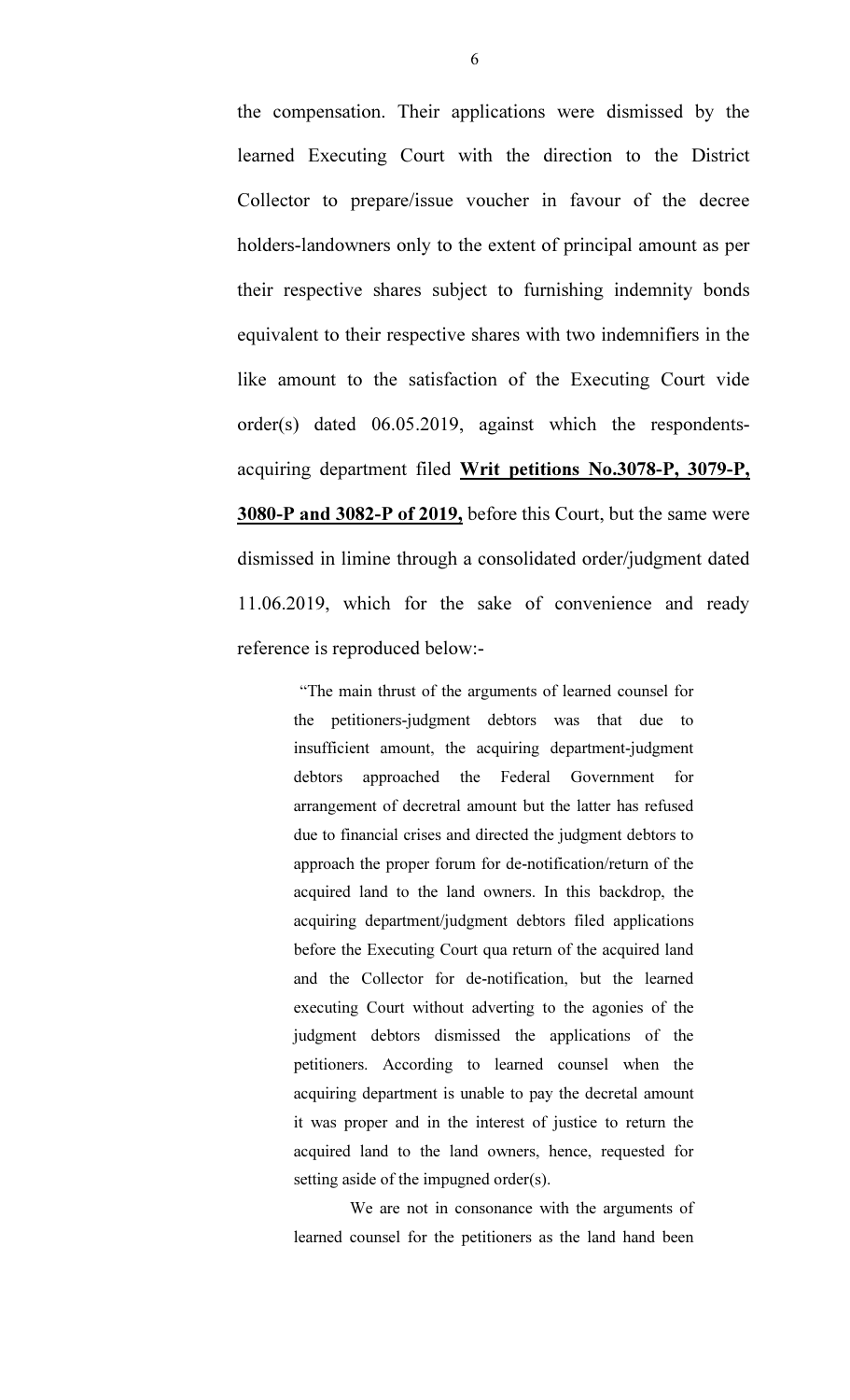compulsorily acquired from ownership and occupation of the respondents-land owners way back in the year 1999. The matter of compensation of the acquired land has been finalized by the Hon'ble Supreme Court of Pakistan while dismissing the appeals of the acquiring department vide judgment dated 15.02.2018. Since then, the respondentslandowners are running from pillar to post to get the compensation amount of the acquired land. The petitioners at this belated stage when much water has flown under the bridge came forward with a new version to return the land to the land owners, which version by no stretch of imagination can be justified. Besides, job of the Executing Court is to execute the decree in its letter and spirit and it cannot go a single inch beyond the decree. The learned Executing Court is vested with no power to pass any such order which is beyond the decree.

 For what has been discussed above, the learned Executing Court while following the law on the subject and knowing its jurisdiction has rightly dismissed the applications of the petitioners to which no exception can be taken. Resultantly, this and the connected writ petitions being meritless are hereby dismissed in limine."

7. After about four months of passing of the judgment (supra), the respondents instead of complying with the judgment, issued the impugned de-notification dated 07.10.2019. The superstructure of the impugned de-notification is based upon section 48 of the Land Acquisition Act, 1894 (Act No.I of 1894) read with sub-para (1)(3) of para-66 of the North-West Frontier Province Revenue Circular No.54.

8. Record suggests that the acquired land of the petitioners was in possession of the respondents since 1955, on the basis of lease for the same purpose as mentioned in the award. Subsequently, Notification under section 4 of the LA Act 1894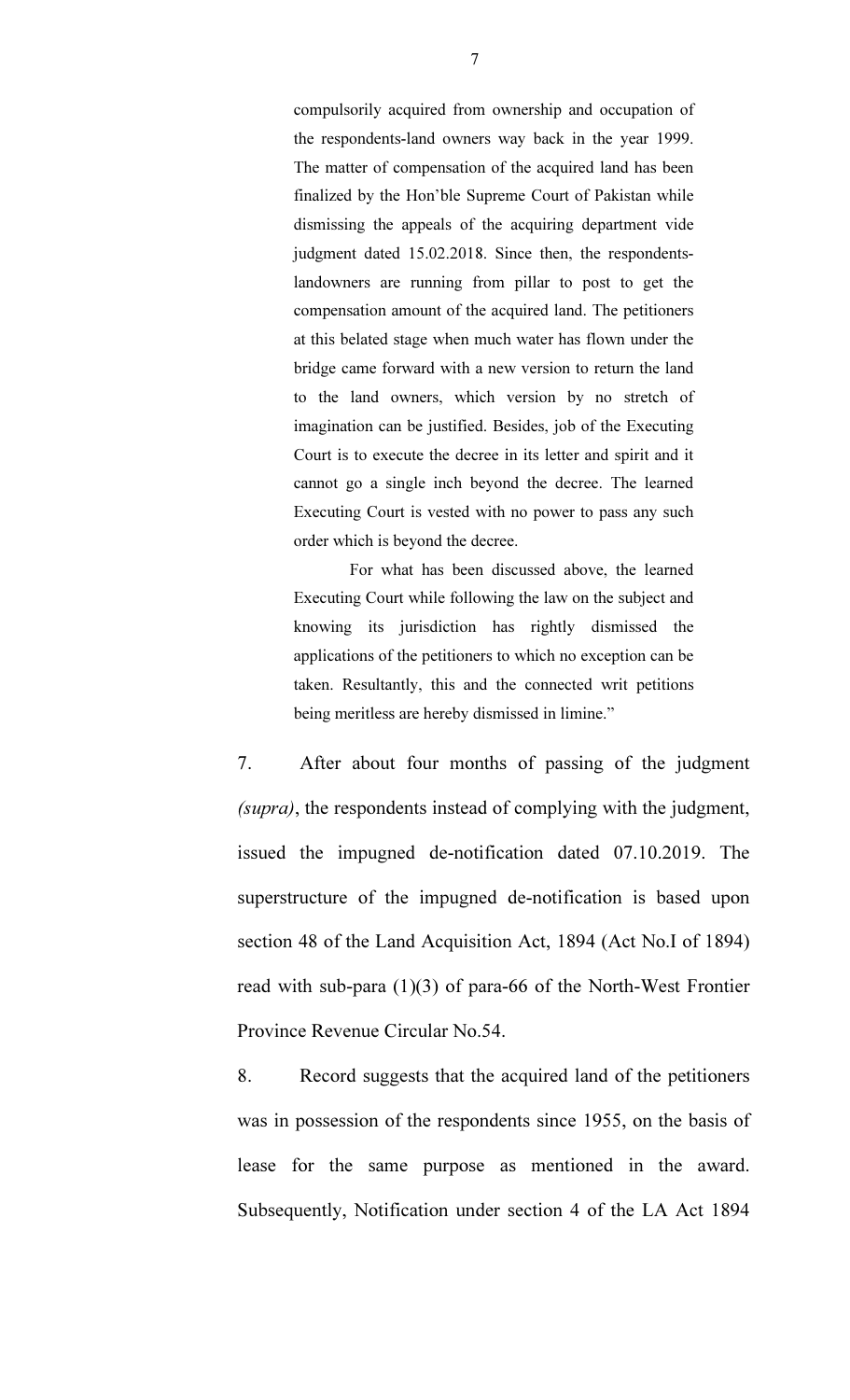was issued by the District Collector Acquisition Peshawar vide No.1148 dated 13.05.1977, followed by notification under section 5 of the LA Act 1894 on 07.11.1977 and finally the award was announced on 21.04.1999. Since, 1955 till date i.e. a long period of about 66 years, the acquired land remained in possession of the respondents-acquiring department, but till date the petitioners landowners have not received its compensation and ultimately, the impugned de-notification within the meaning of section 48 of the Land Acquisition Act, 1894 has been issued. To understand the mandate and import of section 48 (ibid), the same is reproduced below:-

> "Completion of Acquisition not compulsory, but compensation to be awarded when not completed:- (1) Except in the case provided for in section 36, the Commissioner shall be at liberty to withdraw from the acquisition of any land of which possession has not been taken.

> (2) Whenever the Commissioner withdraws from any such acquisition, the Collector shall determine the amount of compensation due for damage suffered by the owner in consequence of the notice or of any proceedings thereunder, and shall pay such amount to the person interested together with all costs reasonably incurred by him in the prosecution of the Proceedings under this Act relating to the said land.

> (3) The provisions of Part III of this Act shall apply, so far as may be, to the determination of the compensation payable under this section." (underlines and bold are our for emphasis).

9. Section 48 reproduced above, no doubt, empowers the Government to unilaterally withdraw from the acquisition of any land, but this power is not absolute rather subject to the condition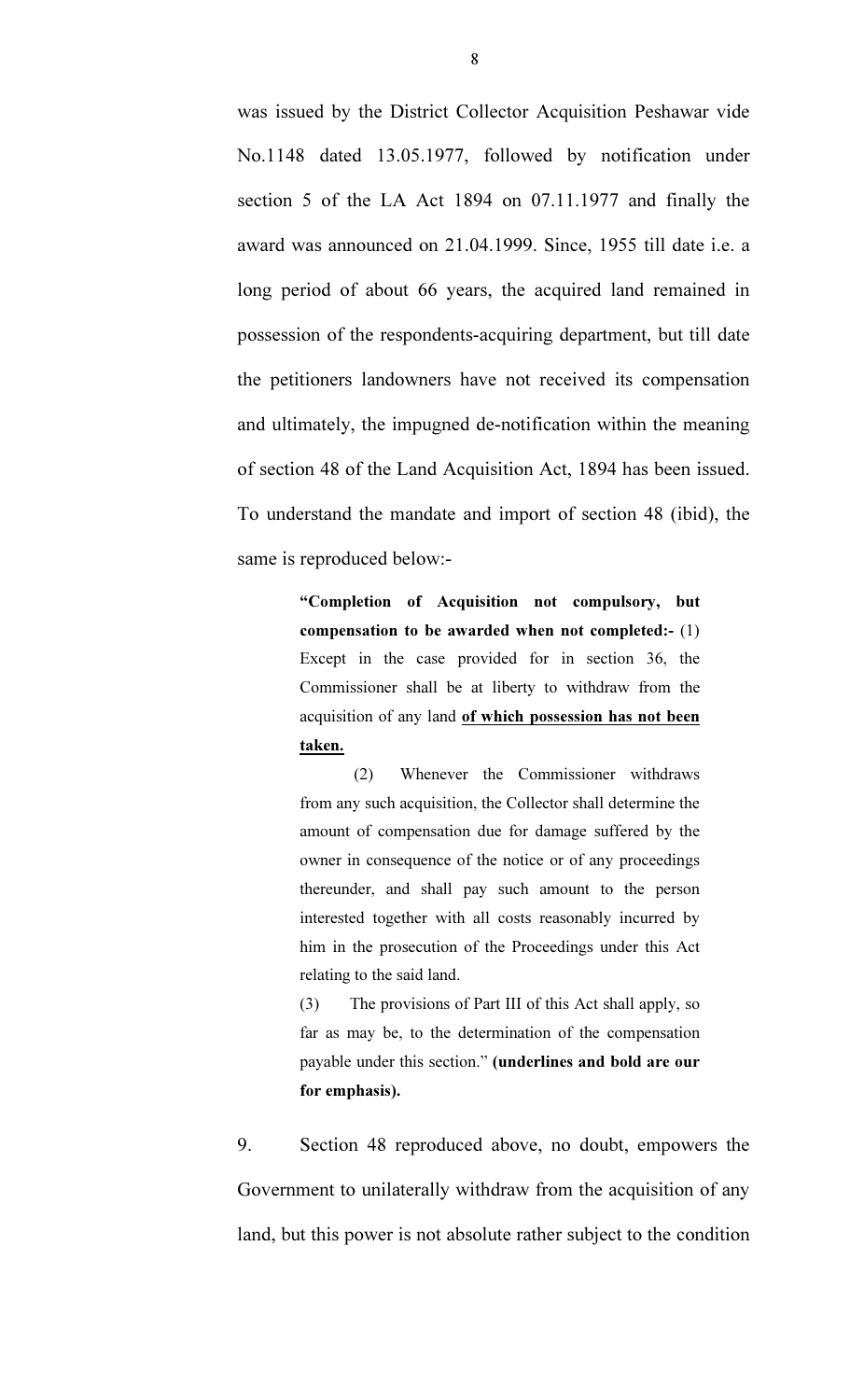that such powers can only be exercised when possession of the land has not been taken by the Government or acquiring department of the Government. It cannot be ignored that scheme of the Land Acquisition Act 1894, provides a complete and exhaustive mechanism for compulsory acquisition of any land required for public purpose. The Act has acknowledged certain rights of the land owners, like, after issuance of the notification under section 4 of the Act, the owners have the right to file objection under section 5-A of the Act, merit of which and need for exclusion of the land from acquisition, are considered by the Land Acquisition Collector and then declaration under section 6 of the Act is notified. Again, notice under section 9 of the Act, is to be given to all the owners or persons interested, showing intention of the Government about taking possession of the land. The Land Acquisition Collector having applied its mind to all facets of the acquisition, then finally makes an award. In the above scheme of the Act, the owners are neither vested with any right to refuse or damage the required property nor at any stage can demand for return or de-notification of the land in their favour. The provisions of section 48 of the Act are intended to vest powers in the Land Acquisition Collector to withdraw from acquisition of the land of which possession has not yet been taken. After taking possession, the Land Acquisition Collector, becomes functus officio in the matter of acquisition and any action taken thereafter would amount to departure and deviation from the scheme of the Act. Section 48 provides a method for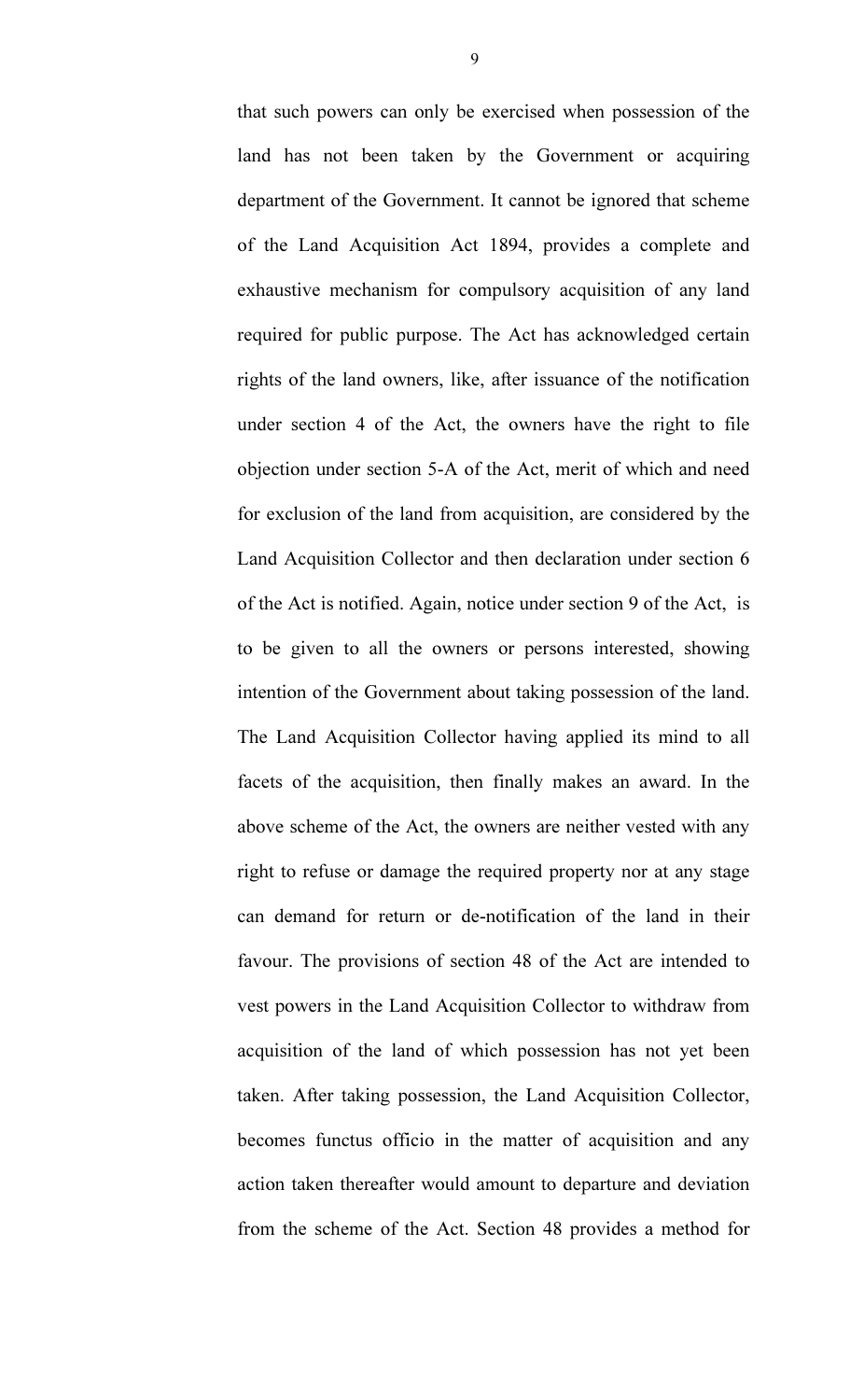brining the acquisition proceedings to an end prior to dispossession of the land owners from their properties. Whenever the Land Acquisition Collector, intends to exercise powers of withdrawal from any acquisition, he shall determine the amount of compensation due for the damage suffered by the land owners in consequence of the notice or of any proceedings thereunder and shall pay such amount to the person(s) interested together with all costs reasonably incurred by in the prosecution of the proceedings under the Act, relating to the acquired land. Bare reading of section 48 of the Act will make it abundantly clear that the Land Acquisition Collector has no authority and power to withdraw from acquisition after taking possession of the land. In other words, the powers granted to the Land Acquisition Collector under section 48 of the Act, shall come to an end on taking the possession of the land. In the instant case, there is no cavil to the fact that possession of the land remained with the respondents, firstly, on lease since 1955 and, secondly, it was taken in consequence of the award announced in the year 1999. On the issue of compensation, the parties have litigated up to the Hon'ble Supreme Court where it was finally decided vide judgment dated 15.02.2018, and Rs.12,000/- per marla was determined and fixed as compensation of the acquired land, payable to the petitioners-landowners along with 6% interest by the respondents. The factum of possession of the land being with the respondents is never disputed. Besides, during the course of arguments, it was never contended before us that possession in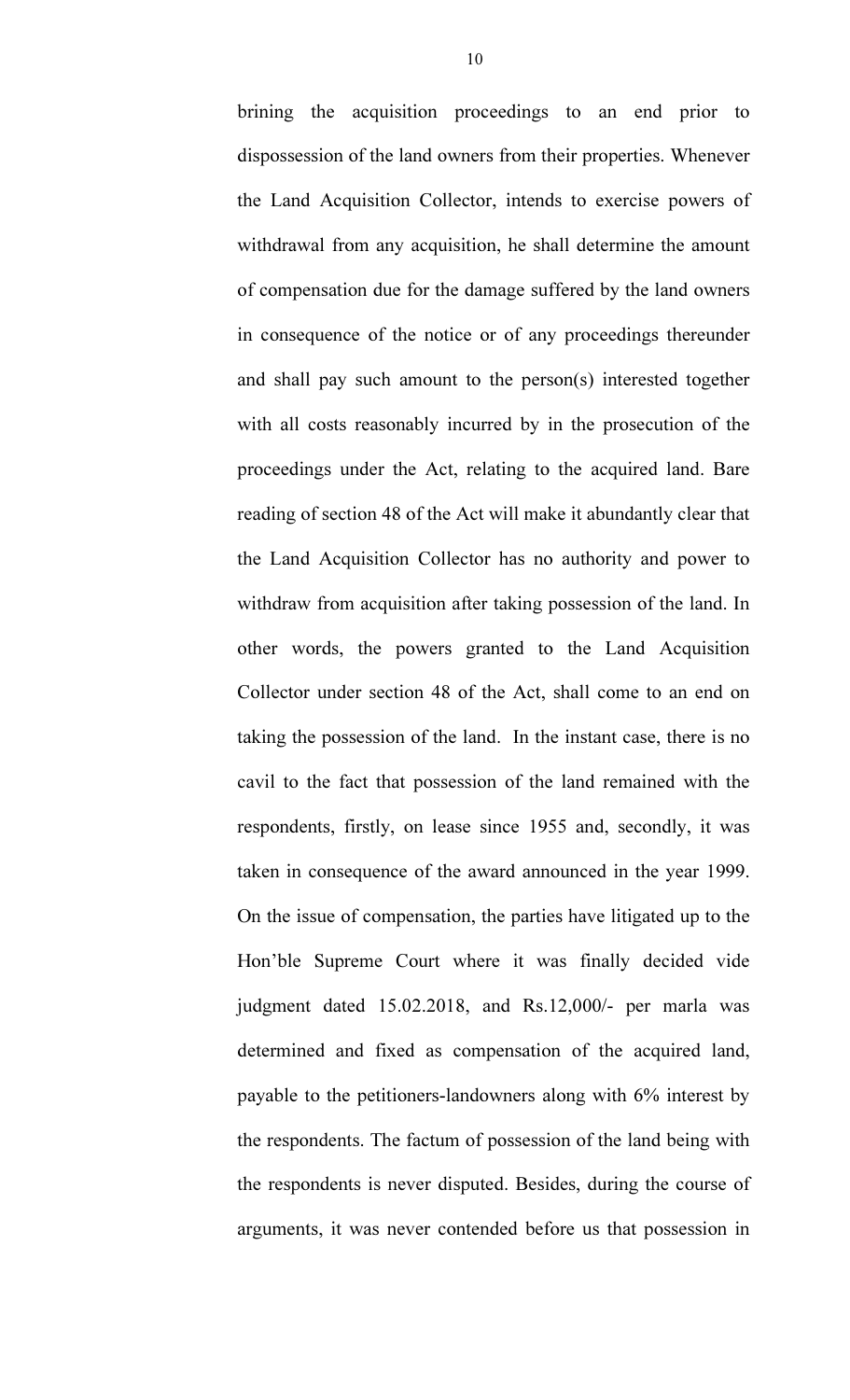pursuance of the acquisition proceedings was not handed over to the respondents-acquiring department, rather during proceedings in the Reference before the Referee Court, factum of taking possession of the land is admitted by the respondents-acquiring department. This fact alone is sufficient to hold that section 48 of the Act of 1894, under the circumstances, could not be attracted. Besides, withdrawal of Government from acquisition under section 48 entails automatic rescission of all previous notifications which, of course, is not the case of the respondents that all the previous notifications in this regard have become ineffective. In this regard reliance can be placed on the judgment of the august apex court in case titled, "Messrs Dewan Salman Fiber Ltd and others vs Government of NWFP through Secretary, Revenue Department, Peshawar and others" (PLD 2004 Supreme Court 441), relevant part of which is reproduced below:-

> "Section 48 of the Act empowers the Government to withdraw from the acquisition of any land. This power is, however, not absolute, but subject to the condition that possession of the land has not been taken. It is significant to note that in these cases the possession of the land was taken by the Government and therafter it was transferred to the appellants. In fact, the factum of possession of land in question being with the appellants is never disputed. On the contrary, the record reveals that the Deputy Commissioner/Land Acquisition Collector vide letter dated 13.11.1997, had directed the General Manager of the appellants to remove any impediment, property, structure, etc from the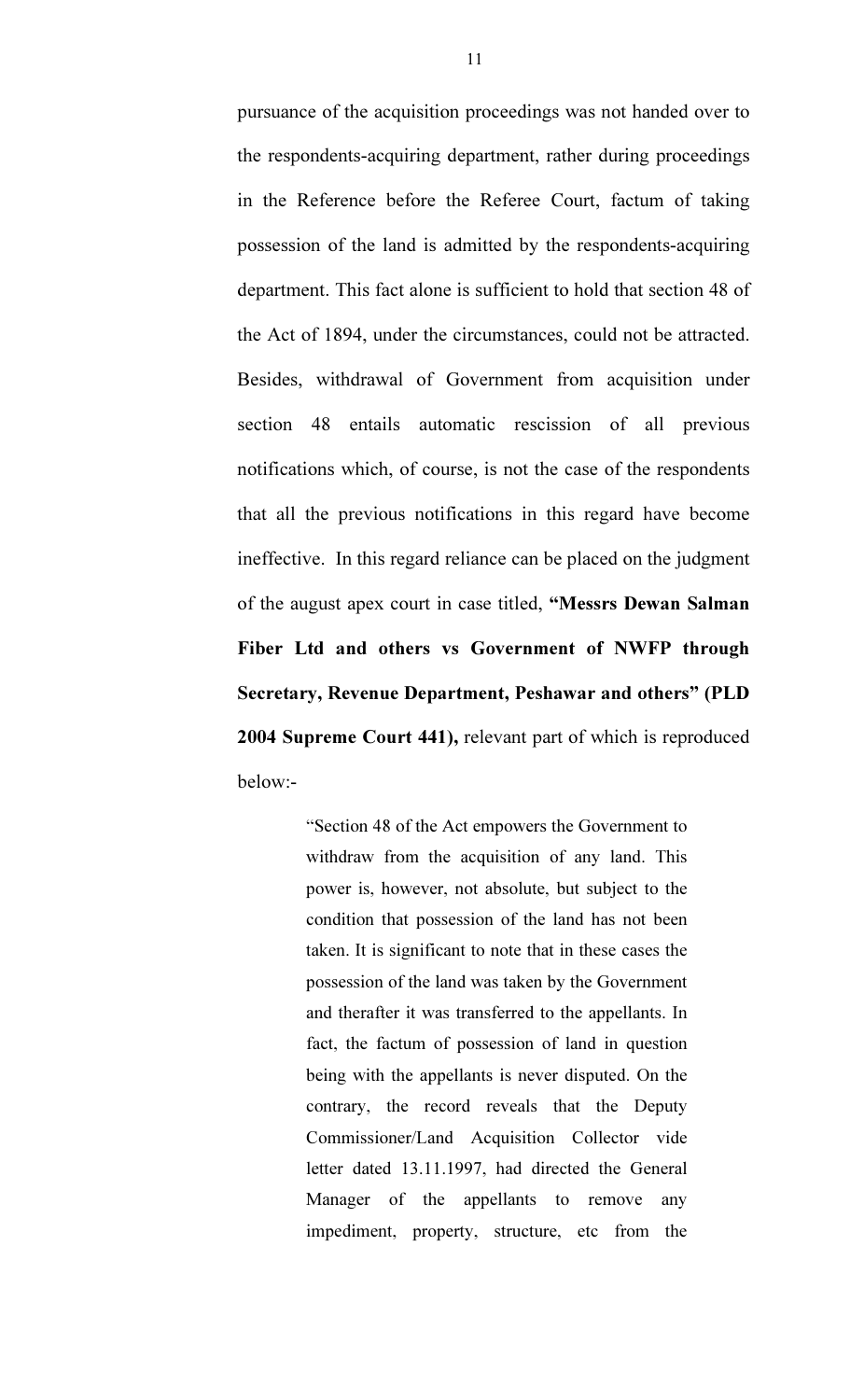surplus area and assist the Revenue Staff in demarcation and handing over the possession to the original owners. Besides, during the course of arguments, it was never contended before us that possession in pursuance of the acquisition proceedings was not handed over to the appellants. This fact alone is sufficient to hold that section 48 of the Act, under the circumstances, was not attracted."

Similarly, this Court while dilating upon the mandate of section 48 of the Act of 1894, and placing reliance on the judgment in case titled, "Fida Hussain Vs Province of Punjab (2002 CLC 790), in case titled, "Muhammad Sultan Khan vs Deputy

# Director Workds" (2015 CLC 1353) has ruled as under:-

"A plain reading of section 48 of the Act would reflect that this is the only section of law permitting the Government to withdraw but only when no possession has been obtained. In the instant case not only possession was obtained but road has been constructed and the land is of no use to the petitioners.

In essence, the provisions of section  $48(1)$  of the Act empower the Government regarding unilaterally withdrawal from the acquisition of any land of which possession has not been taken. The Government can exercise this power without seeking consent of the landowner and without any sanction or approval from any authority under the Act or from any court. The sole liability with which the court be saddled is the case of withdrawal from any such acquisition is the payment of compensation determined by the consequences of the notice or of any proceedings thereunder and the payment of costs reasonably by person interested in prosecution of the proceedings under the Land Acquisition Act, 1894.

 Since in the year 2004 the possession of the land has been obtained by the respondents when first notification under section 4 of the Act was issued, till date, therefore, we have no hesitation in holding that the impugned order/de-notifying notification dated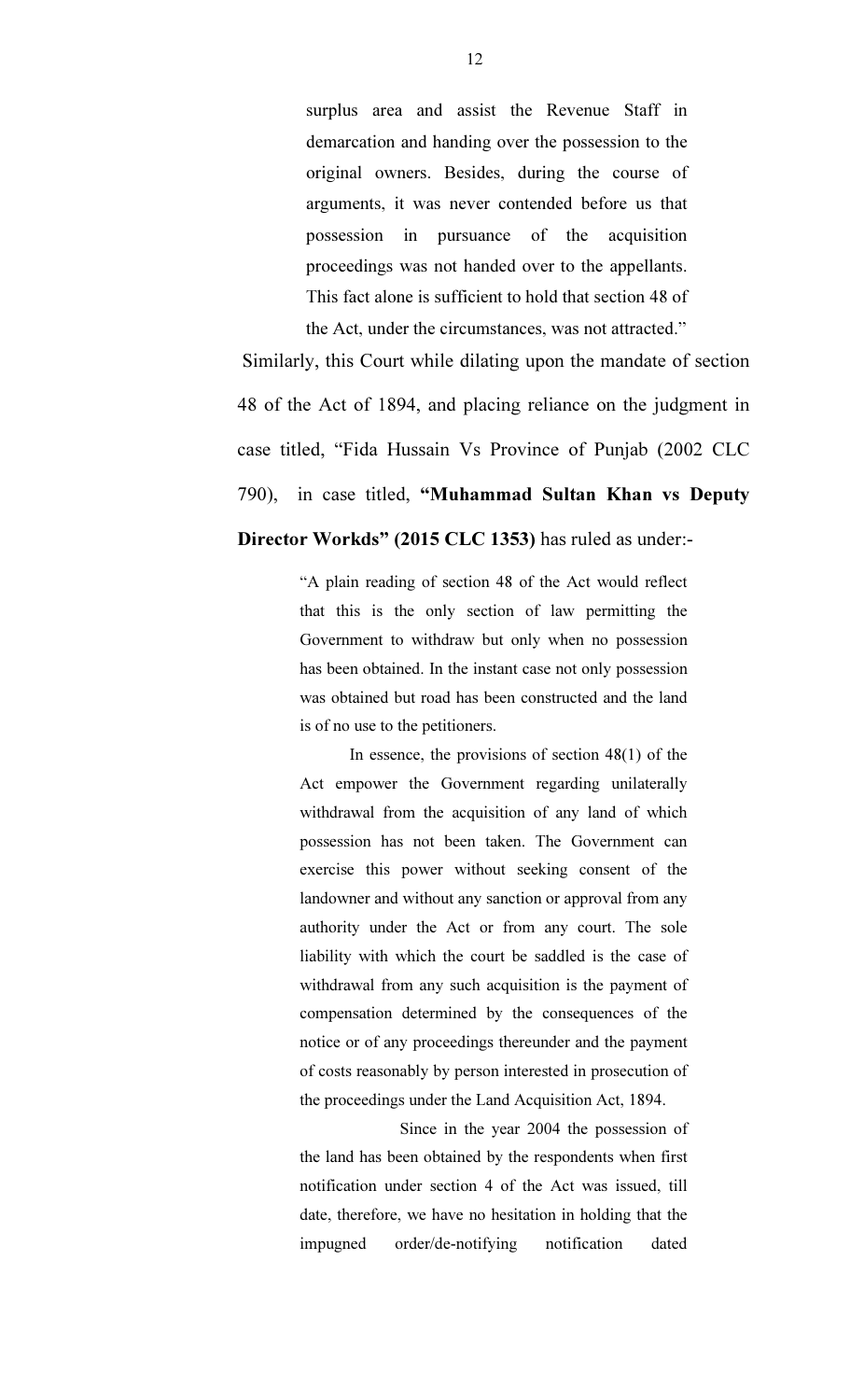31.08.2005 of respondent No.3 was not only passed in contravention of the express provision of section 48 of the Act but it also suffered from mala fides".

10. In light of the judgments (supra), we are firm in our view to hold that section 48 of the Act of 1894, in the peculiar facts and circumstances discussed above, particularly, when possession of the acquired land has obtained, could not be attracted by the respondents for de-notification.

11. At this juncture, we also deem it appropriate to mention here that during execution proceedings, the acquiring department-respondents showing their inability to pay the compensation amount submitted applications for return of the acquired land, but the same were dismissed and their appeals against the orders of the Executing Court were also turned down by this court vide judgment dated 11.06.2019, however, in defiance of court order, the impugned de-notification has been issued by the respondents despite the fact that they were well aware of the judgment of this court as well as the Hon'ble Supreme Court. Such a conduct of the respondents is the worst example of flouting the judgments of higher and superior court as well as speaks volumes about the bigotry of the respondents.

12. Coming to another limb of arguments of the worthy Advocate General and the Deputy Advocate General to the effect that under para-66 (1)(2)  $\&$  (3) of the North-West Frontier Province (Khyber Pakhtunkhwa) Revenue Circular No.54, which provides a proper mechanism for compulsory acquisition of the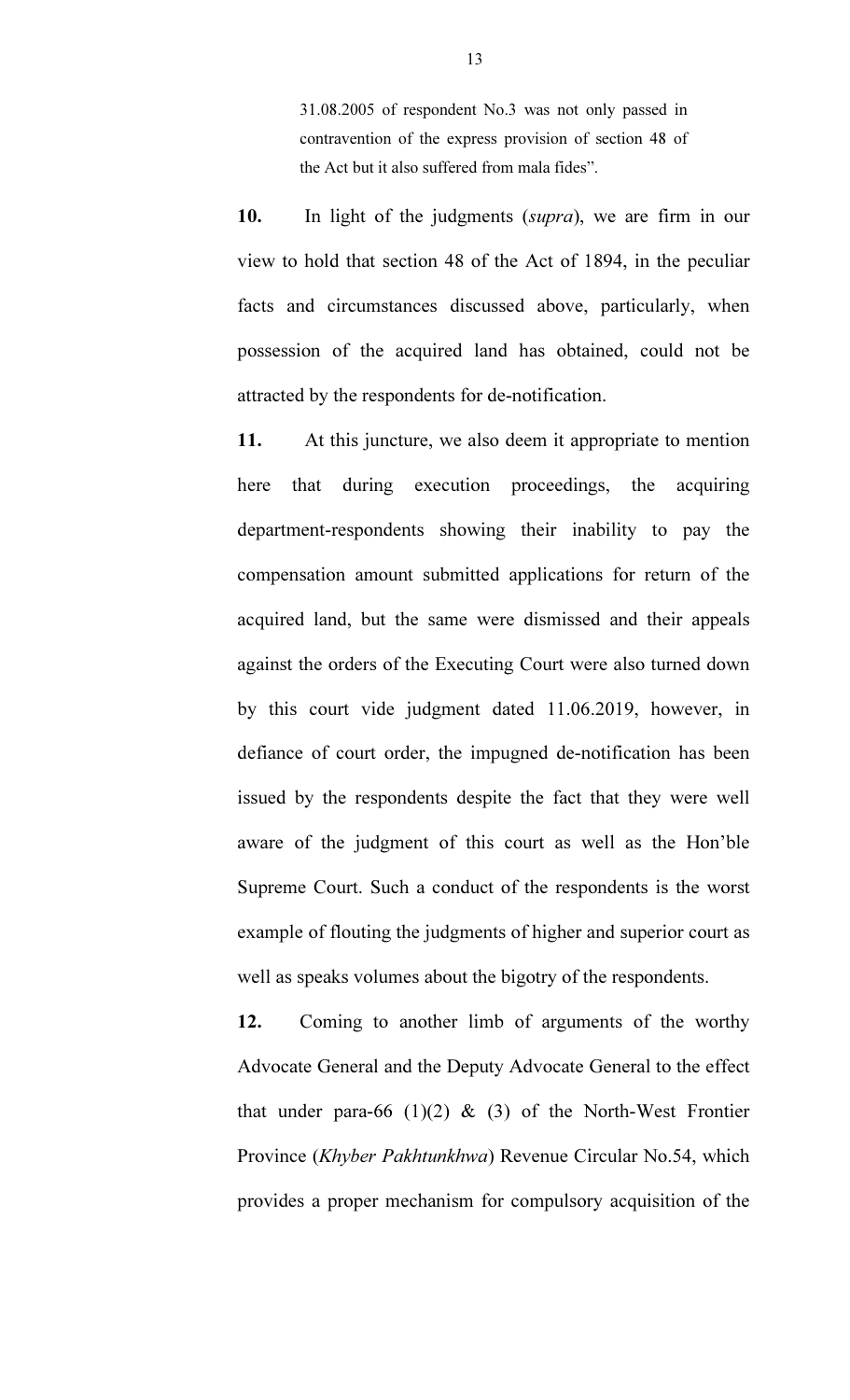land and its disposal in case such land is no longer required, the respondents have rightly issued the impugned de-notification. To meet the arguments of learned counsel for the respondents, we would like to reproduced Para-66 (1)(2)  $\&$  (3) ibid, below:-

> "66. When agricultural or pastoral land has been permanently acquired for public purposes by any department of Government, and is no longer required for such purposes, the disposal of it shall be guided by the following considerations:-

(2) Agricultural or pastoral land should ordinarily in the first instance be offered to the original owners, or their heirs, at the price of acquisition, unless there has been any material alteration in the value of the land since acquisition. To justify the demand of an enhanced price at restoration there must have been an improvement in the quality of the land. The fact that land un-irrigated when required, can at restoration be watered from a canal, is not an improvement of this nature.

(2) If surrendered at the price of acquisition is refused by the original owners or their heirs or if it is obviously inequitable either to them or to Government, the market value of the land should be ascertained and the plot to be surrendered should be offered at the market price to:-

(a) the original owners or their heirs,

(b) the owners or occupiers of adjoining lands;

(c ) to others.

(3) In the case of plots which from their size or shape are practically of no value to anyone but the owners of the adjoining fields, the option of purchasing at the market value should be given to them. The mere fact that an outsider is prepared to outbid them should not deter the Deputy Commissioner from accepting any fair offer which they may make."

13. Perusal of Para-66(1)(2)(3) (ibid), reveals that it provides a proper mechanism regarding return of agricultural or pastoral land permanently acquired for public purposes by the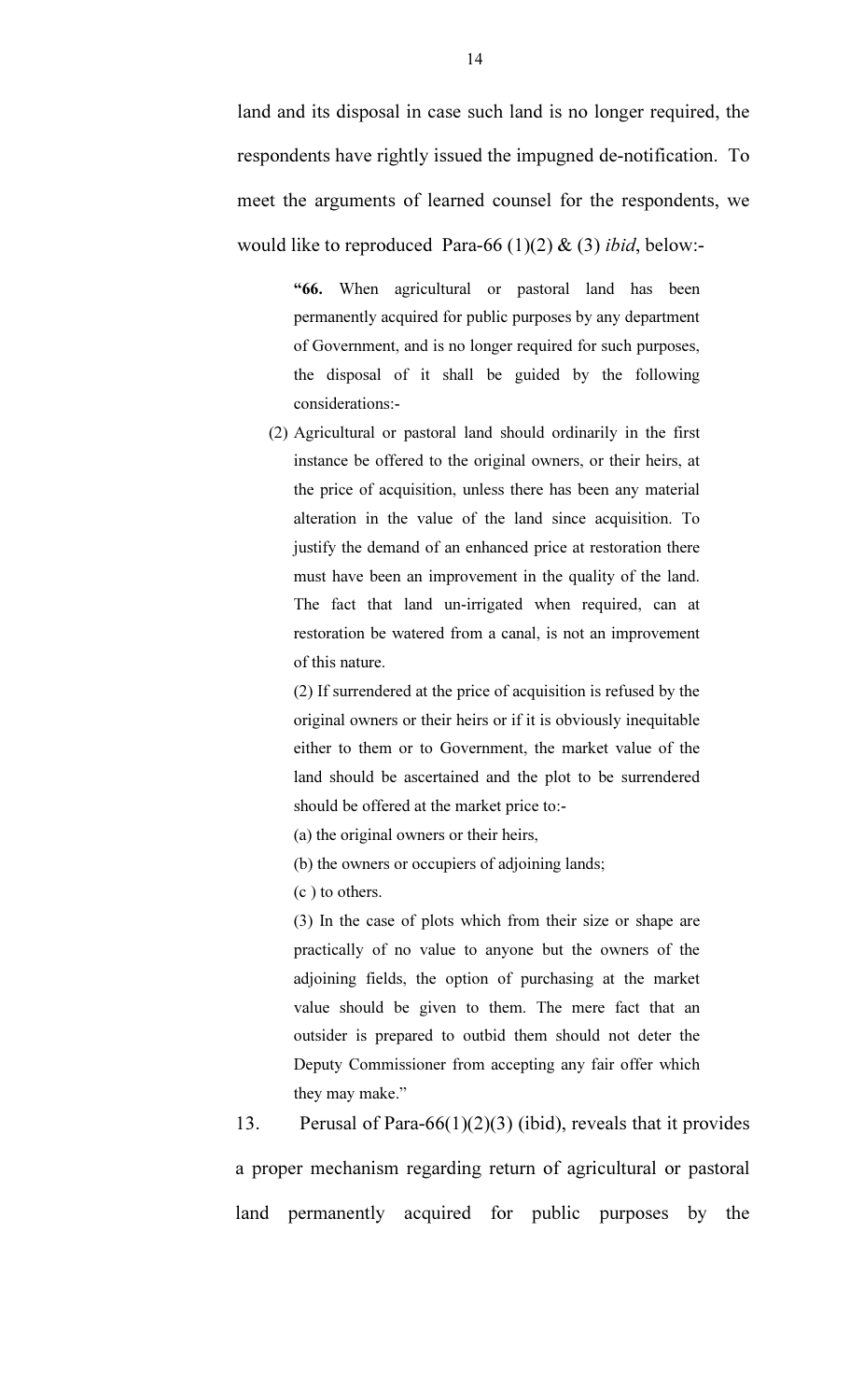Government when the same is no longer required for such purpose, however, it does not speak about de-notification of the acquired land. It only speaks about agricultural and pastoral land which is not the case herein. Similarly, how such land is to be disposed off in different situations, has been categorically mentioned in sub-para 3 of Para 66, according to which, firstly, such land is to be offered to the original owners or their heirs then to the owners or occupiers of the adjoining land; and finally to others, that too, in a situation when the compensation has already been paid to the land owners in lieu of acquisition. In simple words, before invoking the provisions of Para-66 (ibid), the acquiring department after payment of compensation to the land owners from whom the property had been compulsorily acquired shall become the owner of the land and in case the acquired land is no longer required, the acquiring department can invoke the provision of Para-66 (ibid), but after payment of compensation amount determined by the court as provided in para-26 and 27 of the Circular (ibid). If the respondents are relying on para-66 of the Circular (ibid) then they are not allowed to do pick and choose. In case, the petitioners-landowners are not ready to accept return of the acquired land, then the respondents may proceed in accordance with sub-para 3 of Para.66 (ibid), but only, after payment of compensation to the land owners/petitioners first. Above all, the land acquired for the purpose has already been utilized. In case of Messrs Dewan SalmanFiber Ltd and others (supra) PLD 2004 Supreme Court 441, identical controversy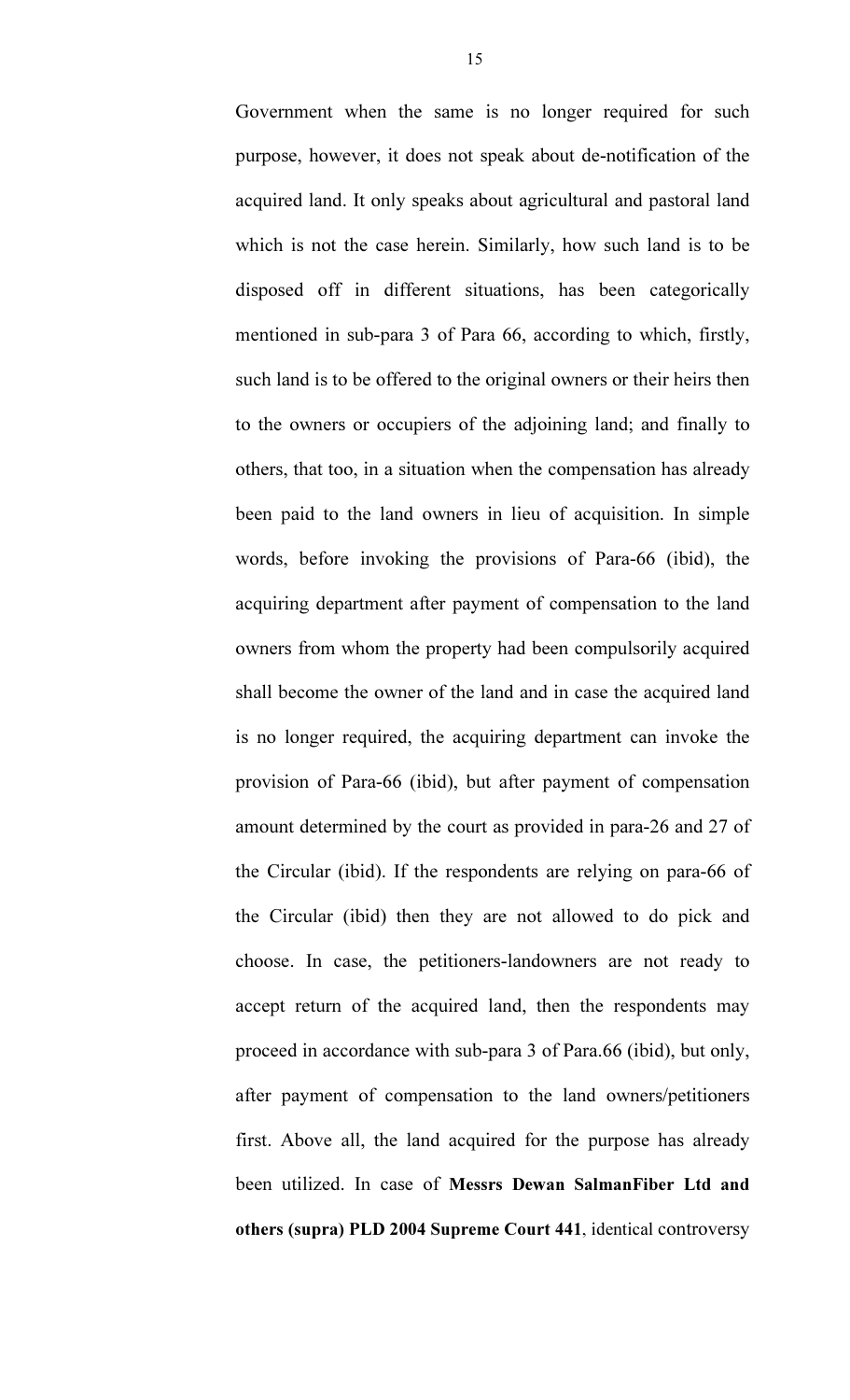came up before the Hon'ble Supreme Court which was dealt with as under:-

> "Para.66 of the revenue Circular No.54 is also not attracted. It speaks about agricultural pastoral land, which has been permanently acquired for such purpose by any department of the Government and is no longer required for that purpose. In these cases, the land acquired for the purpose has been utilized as such."

14. For the reasons discussed above coupled with the law on the subject as well as the law laid down by the worthy apex court and this court in the judgments (supra), we have no hesitation to conclude that the provisions of section 48 of the Land Acquisition Act, 1894, have wrongly been attracted and the impugned de-notification has been issued without lawful authority. The impugned de-notification has no legal backing except that the acquiring department is not able to meet and pay the compensation amount to the landowners due to financial crises, that too, after a long period of more than 65 years. Similarly, Para-66  $(1)(2)(3)$  if provides a mechanism for return of the acquired land then at the same time, it speaks about such return when the acquired land is no longer required for the purpose for which it was acquired and the department has paid the compensation amount to the land owners. A look over the impugned de-notification would reveal that not a single word has been uttered therein to the effect that the acquired land is no longer required for the acquiring department for the purpose for which it had been acquired rather only reason for the return urged